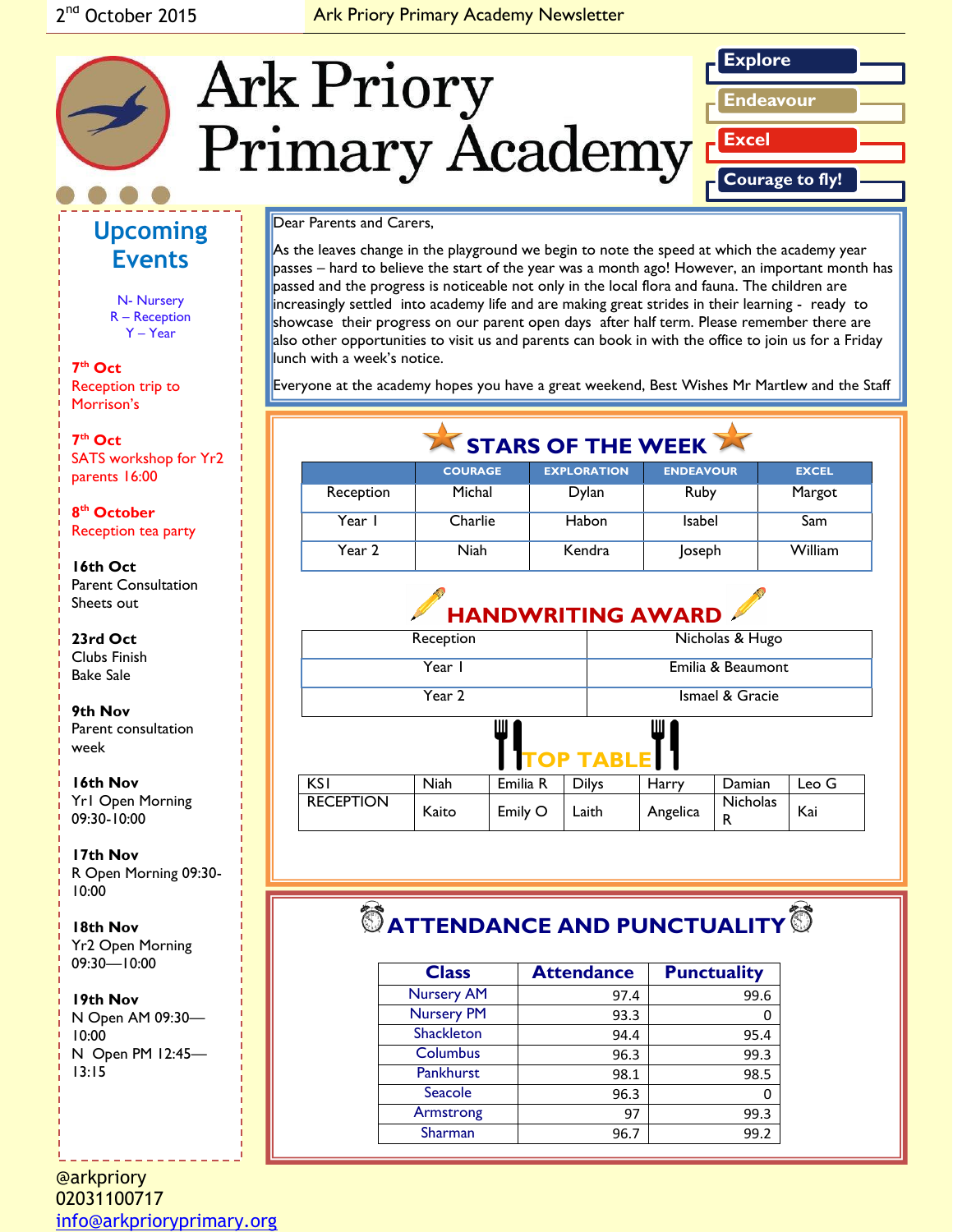# TOPICS NEXT WEEK...

| Year Group     | <b>Mathematical Concept</b>             | <b>Book/English Concept</b> |
|----------------|-----------------------------------------|-----------------------------|
| <b>Nursery</b> | Matching numeral and quantity correctly | Guess How Much I Love You   |
| Reception      | The Tiger Who Came to Tea               | Addition within 5           |
| Year I         | Adding and subtracting within 10        | The Lonely Beast            |
| Year 2         | Using and Applying Number Bonds         | Journalistic writing        |
|                |                                         |                             |

### **Notices**

**BIKES – PLEASE NOTE THE RIDING OF BIKES, SCOOTERS AND ALL OTHER SUCH MODES OF TRANSPORT IS NOT ALLOWED PAST THE ENTRY GATE, EITHER BEFORE OR AFTER SCHOOL – we have had accidents outside academy hours and do not wish for anyone to come to harm.**

**Reception** – Please can all reception children supply a family photo for the classroom display – thank you. There will be a trip to Morrison's on the 7<sup>th</sup> October (parent helpers required) and the reception tea party will be on the 8<sup>th</sup> October @ 3.00pm

**Choir** – is now in full swing and enjoying their first rehearsals.

**Vaping** – Please note- the Ark Priory site is completely nonsmoking – INCLUDING vaping both inside and along our frontage. Your cooperation is much appreciated.

## **SATS Workshop – there will be a SATS workshop for ALL year 2 parents on the 7th October at 16:00 DUE TO THE QUANTITY OF MATERIAL THAT NEED TO BE COVERED WE HAVE HAD TO WITHDRAW THE 09:00 MEETING. We hope you can**

**attend the meeting at 16:00 – if not this will be repeated in the coming weeks.**

**Lost Property Box** – this can be found in the academy office

**Parents Language Appeal** – We are currently attempting to translate some of our starter pack information into a variety of languages. If you speak another language fluently and could devote some time to translate a couple of short documents your assistance would be very much appreciated.

**Parents Sporting Appeal** – We are seeking any sporting parents to help us begin building some club links in the community, in particular hockey, gymnastics, rugby and athletics. If you have any club contacts or know anyone who would be interested from a local sports club we would be keen to hear from you.

**Mandarin Yr1 and 2** – this will begin next week.

# NTER UNI

**This coming week will be the last week where children will be allowed to wear the summer uniform (summer dresses and polo shirts) we will expect boys to be wearing buttoned collar shirts and ties and girls to be wearing appropriate pinafore dresses or skirts and charcoal grey tights. Please remember – no boots! Boots may be worn on the way to the academy but an alternative pair of shoes are required during the day.**

**PE will continue to be outside wherever possible if you have not already provided your child with the tracksuit that will be required from the end of next week.**